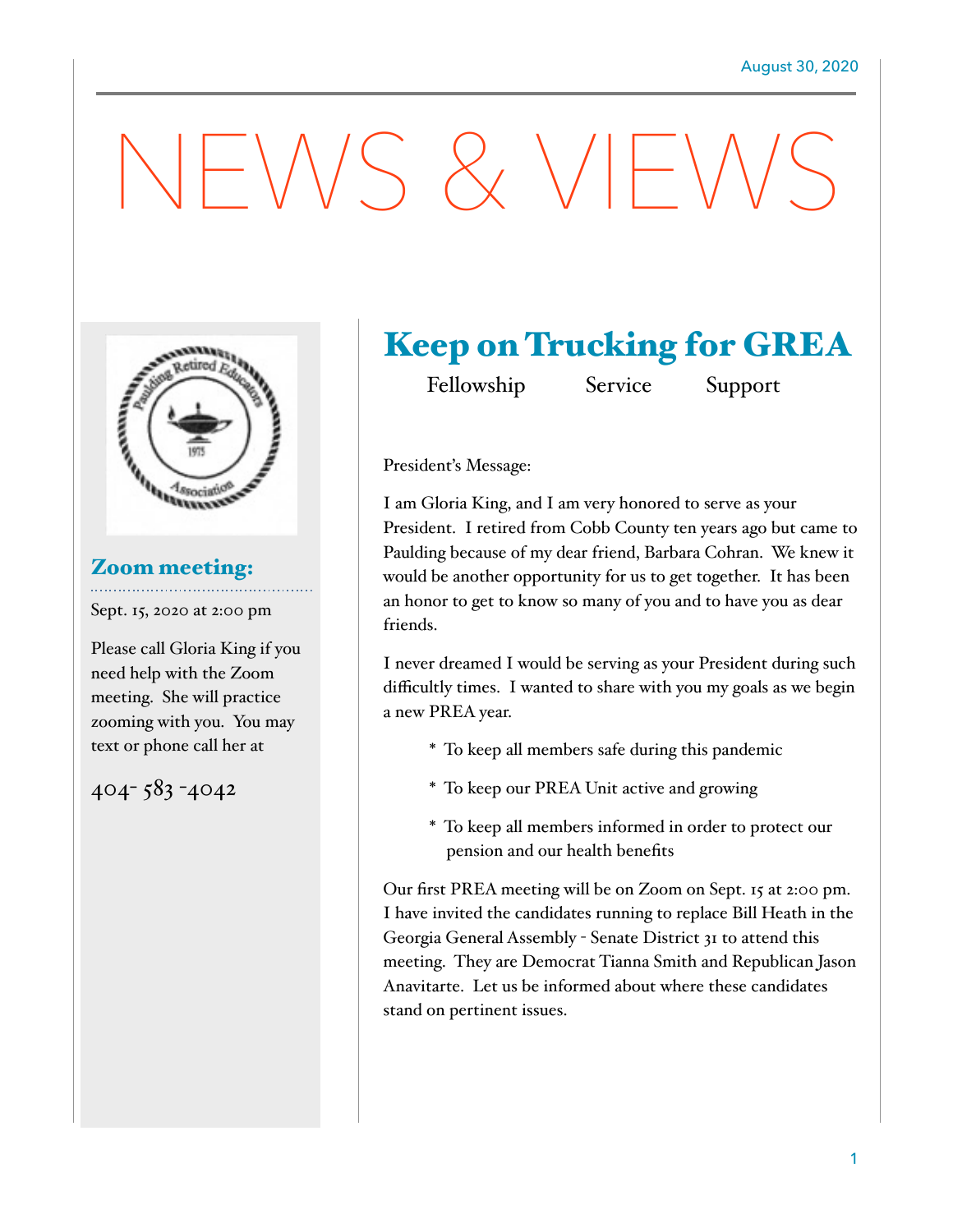# Dates to remember:

Sept. 15, 2020 PREA Zoom Meeting.

November 1, 2020 Retired Educators Day in Georgia

November 3, 2020 Election Day

November 10, 2020 PREA Zoom Meeting

November 21, 2020 Alzheimer's Association Walk

Hope we will all Keep on Trucking for GREA and PREA. Hope we will all Zoom on Sept. 15, 2020 at 2:00 pm.

Gloria King 404 -583 -4042





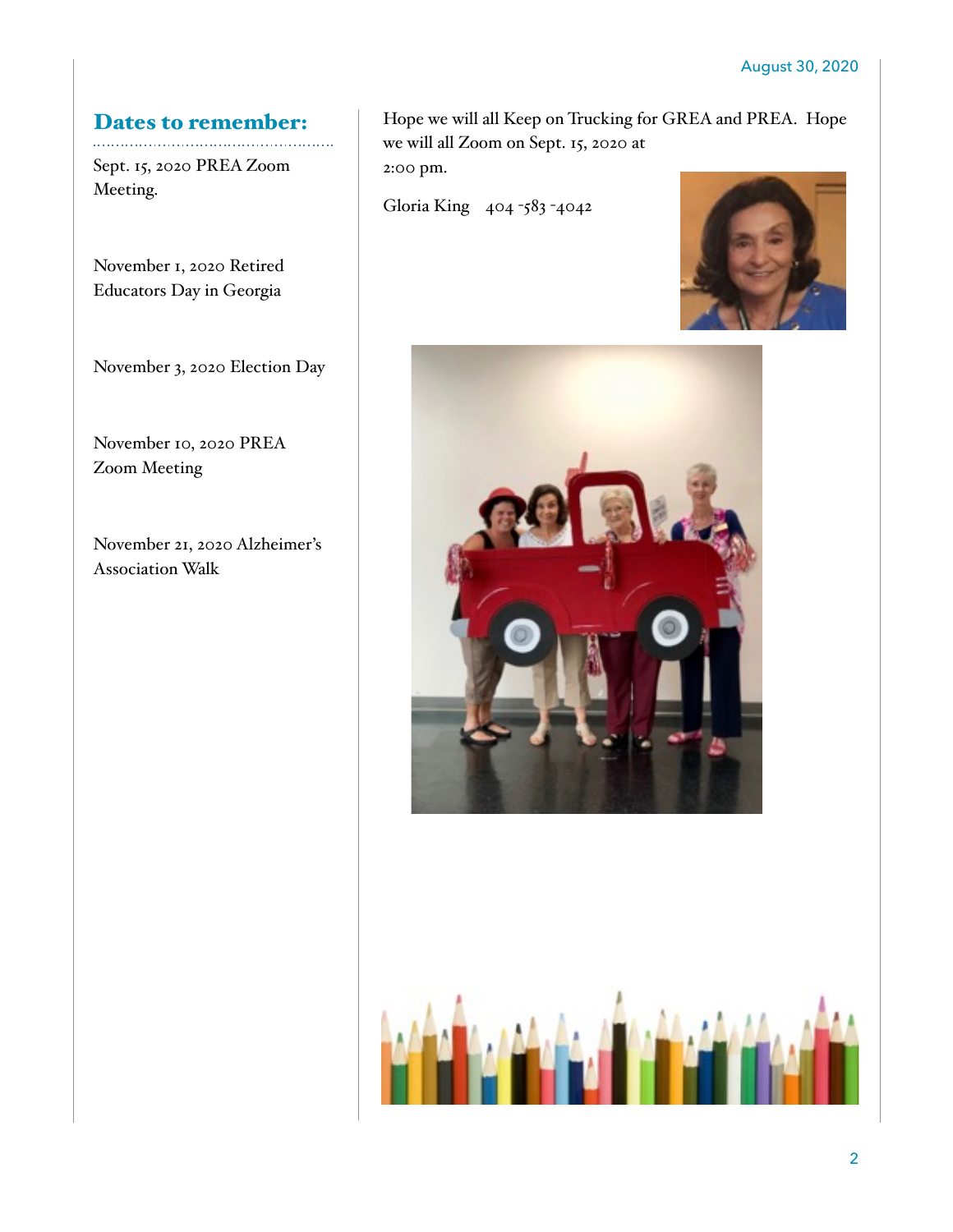## Time to Zoom

Zoom is EASY and you can do it on your smart phone, tablet or personal computer.

- \*If you use Apple go to the App Store and download Zoom Cloud.
- \*If you have an android phone or non-Apple computer, go to Google Play for the Zoom App.
- \*You can also go to Zoom.Us to do a download.
- \*Once you are in a meeting, remember to take the slash line off the camera and microphone on the tab at the bottom. Make sure your camera is on and the volume is turned up.
- \*Gloria will send you an email on Sunday, Sept. 13 inviting you to the Zoom meeting. You will click on the link on Tuesday, Sept. 15 at 1:45 pm to join the meeting which will begin at 2:00.

#### Important GREA News

The Georgia Legislature ended June 26, 2020 and made no changes to our pension and health benefits. Governor Brian Kemp appointed Dr. Bill Sloan, GREA Executive Director, to the Board of Trustees of the Teacher Retirement System of Georgia ending June, 30, 2023.

### Helping Hands of Paulding County

PREA members have been big supporter of this charity. They need us more now than ever! Many of the people in our community are struggling with job losses, mounting bills, and not enough food to eat. Please consider sending them a check and let them know it is from a Paulding retired educator. Here is the address:

Helping Hands of Paulding County PO Box 1130 Dallas, Georgia 30132 The main location is at 228 West Spring Street in Dallas. They take food donations from 9-2 on Monday -Friday. They need canned vegetables, tuna, beans, spaghetti sauce, and personal care items. They are also taking clothing donations.

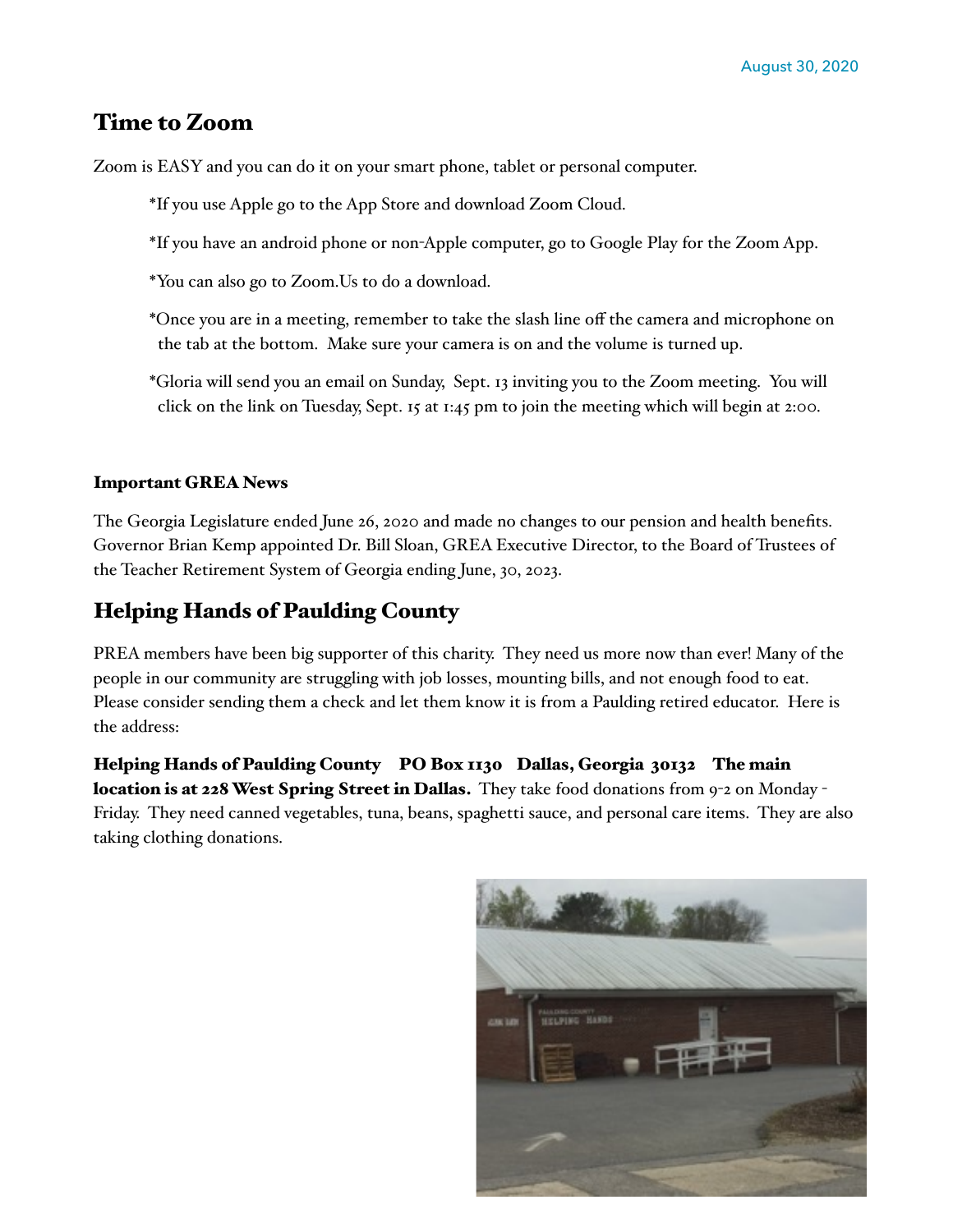## Recruit! Recruit! Recruit!

Please encourage fellow retirees to join GREA. Georgia will face a 4 billion dollar shortfall over the next 15 months because of job losses, decreased tax revenue, and increased spending due to the pandemic. Our pension and health benefits could be impacted because of budget cuts. Remember new GREA members have a free year as PREA members. Please see the enrollment forms at the end of this newsletter.

# PREA Dues and Scholarship Fund Donations

Members, since we are not meeting in person please send your \$10 membership dues to our treasurer:

#### Sandy Parson II Clonts Road Douglasville, GA 30134

Also, consider contributing to our Scholarship Fund. We are immensely proud of the fact that we gave two scholarships to Paulding teachers this past year. You can put your dues and scholarship donation in one check. Indicate on the lines found at the bottom of the Membership Application page how much for each. You can make your scholarship donation in honor or in memory of someone by writing it in on the bottom of the Application form. We will notify the person or family of your contribution. Please use the Membership form at the end of this newsletter and mail to Sandy Parson.



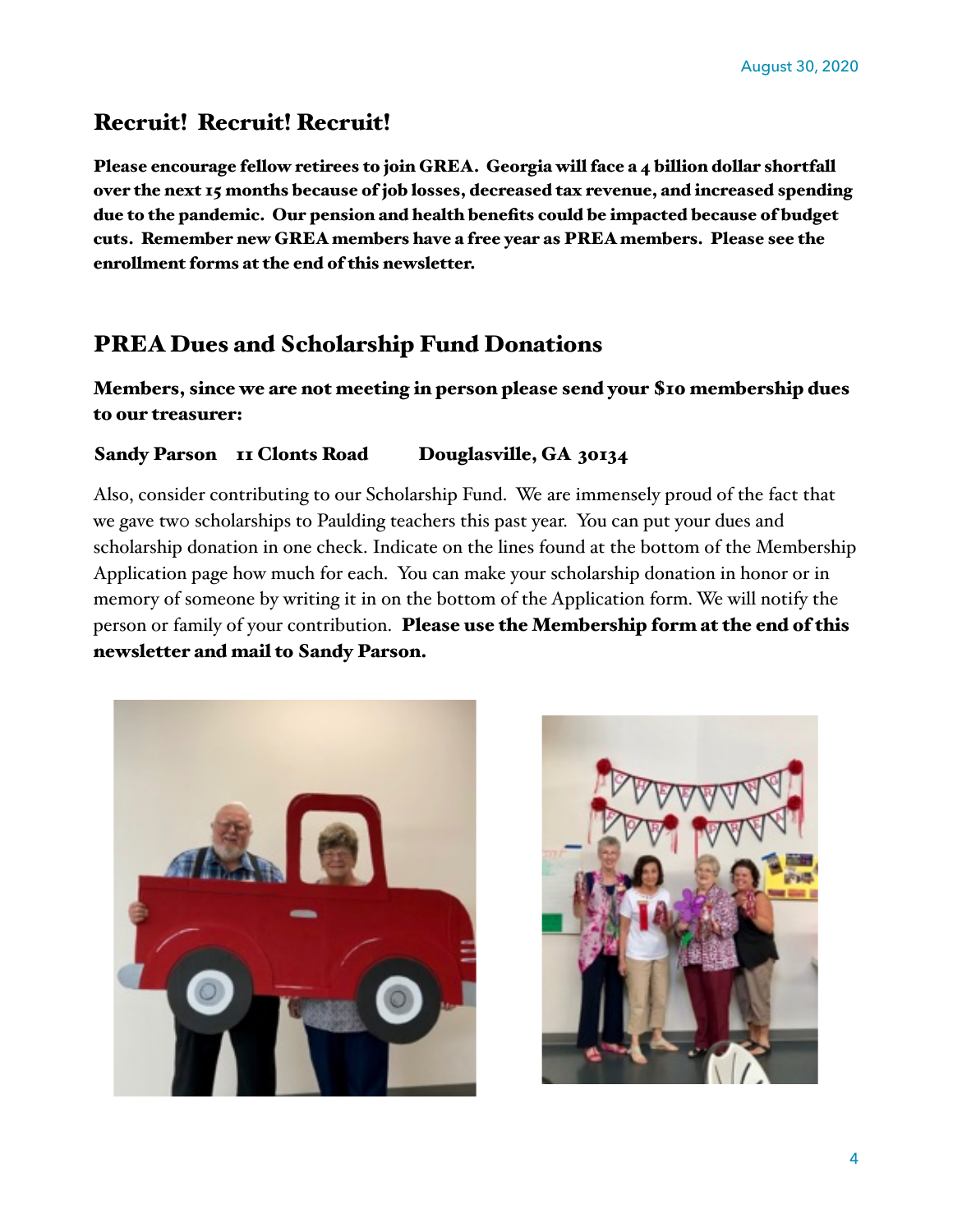# 2020-2021 PREA Membership Application Form

|                  | Send this application with Dues and/or Donations to: |                                                                                  |  |
|------------------|------------------------------------------------------|----------------------------------------------------------------------------------|--|
|                  |                                                      | Sandra Parson, II Clonts Road Douglasville, GA 30134                             |  |
|                  |                                                      | 2020 Retirees: Join GREA and get the first year of PREA membership free!         |  |
|                  |                                                      |                                                                                  |  |
|                  |                                                      |                                                                                  |  |
|                  |                                                      |                                                                                  |  |
|                  |                                                      |                                                                                  |  |
|                  |                                                      |                                                                                  |  |
| So for PREA Dues |                                                      |                                                                                  |  |
|                  |                                                      |                                                                                  |  |
|                  |                                                      | I would like my donation to be in honor or in memory of ________________________ |  |
|                  |                                                      | <u> 1989 - John Stein, Amerikaansk politiker († 1989)</u>                        |  |
|                  |                                                      |                                                                                  |  |
|                  |                                                      | Total amount enclosed:                                                           |  |

If you have not joined GREA we have attached GREA membership forms on the next page. All information is included for you.